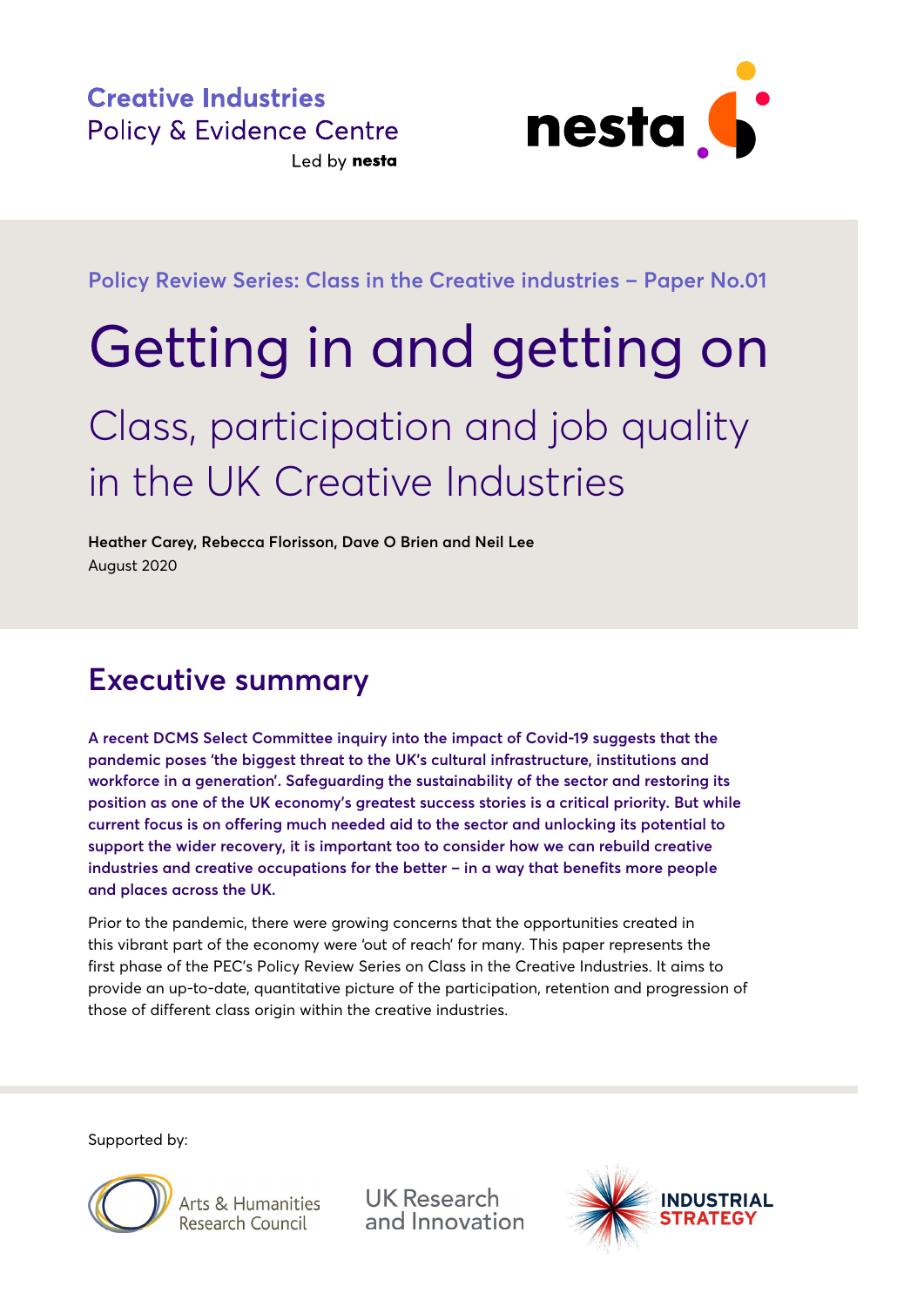*"Those from a privileged background with a degree-level qualification are more than five times more likely to land a creative job than those from a working-class background only qualified to GCSE-level."* 

### **5 key facts about class in the creative industries**

#### **1. There are widespread and persistent class imbalances in the Creative Industries**

- **•** The majority (52 per cent) of those working in creative occupations in 2019 were from privileged backgrounds, compared with a little over one-third (37 per cent) of the total UK workforce.
- **•** In contrast, just 16 per cent of those employed in creative roles were from working-class backgrounds compared with 21 per cent of those in professional occupations and 29 per cent across all occupations
- **•** Those from privileged backgrounds are more than twice (2.5 times) as likely to end up in Creative Occupations than their workingclass peers. This suggests social mobility is a greater issue for the sector, given those from better-off backgrounds are 1.7 times more likely to land in any professional role in the UK economy.

#### **2. Those from privileged backgrounds dominate key creative roles in the sector, shaping what goes on stage, page and screen**

- **• Advertising and marketing**: Advertising and PR directors (66 per cent of the workforce are privileged) and Marketing and sales directors (63 per cent).
- **• Publishing**: Authors, writers and translators (59 per cent) and Journalists, newspaper and periodical editors (58 per cent).
- **• IT, software and computer services**: such as IT and telecoms directors (57 per cent); and Programmers and software development professionals (54 per cent).
- **• Film, TV, radio and photography**: Arts officers, producers and directors (54 per cent).
- **3. Those from working-class backgrounds experience less autonomy and control over their work, are less likely to have supervisory responsibility and to progress into managerial positions**
	- **•** 78 per cent of those from working-class backgrounds report having some control over their work, compared to 87 per cent of those from privileged backgrounds. They also have less control over task order (87 per cent vs 94 per cent) and working hours (68 per cent vs 76 per cent).
	- **•** Those from working-class backgrounds are less likely to be managers or to have supervisory responsibility than their middle and upper middle-class peers, with a c.12 percentage point difference between the classes.
- **4. Class interacts with other factors such as gender, ethnicity, disability and skill levels – to create 'double disadvantage'**
	- **•** Men from privileged backgrounds are 4.8 times more likely to secure work in creative occupations than working-class women.
	- **•** Someone of working-class background with a disability is more than 3 times less likely than their privileged, able-bodied counterparts to secure a job in a creative occupation.
	- **•** Those from a privileged background who are qualified to degree-level or above are 5.5 times as likely to secure a creative role than those of working-class background who are only skilled to GCSE-level.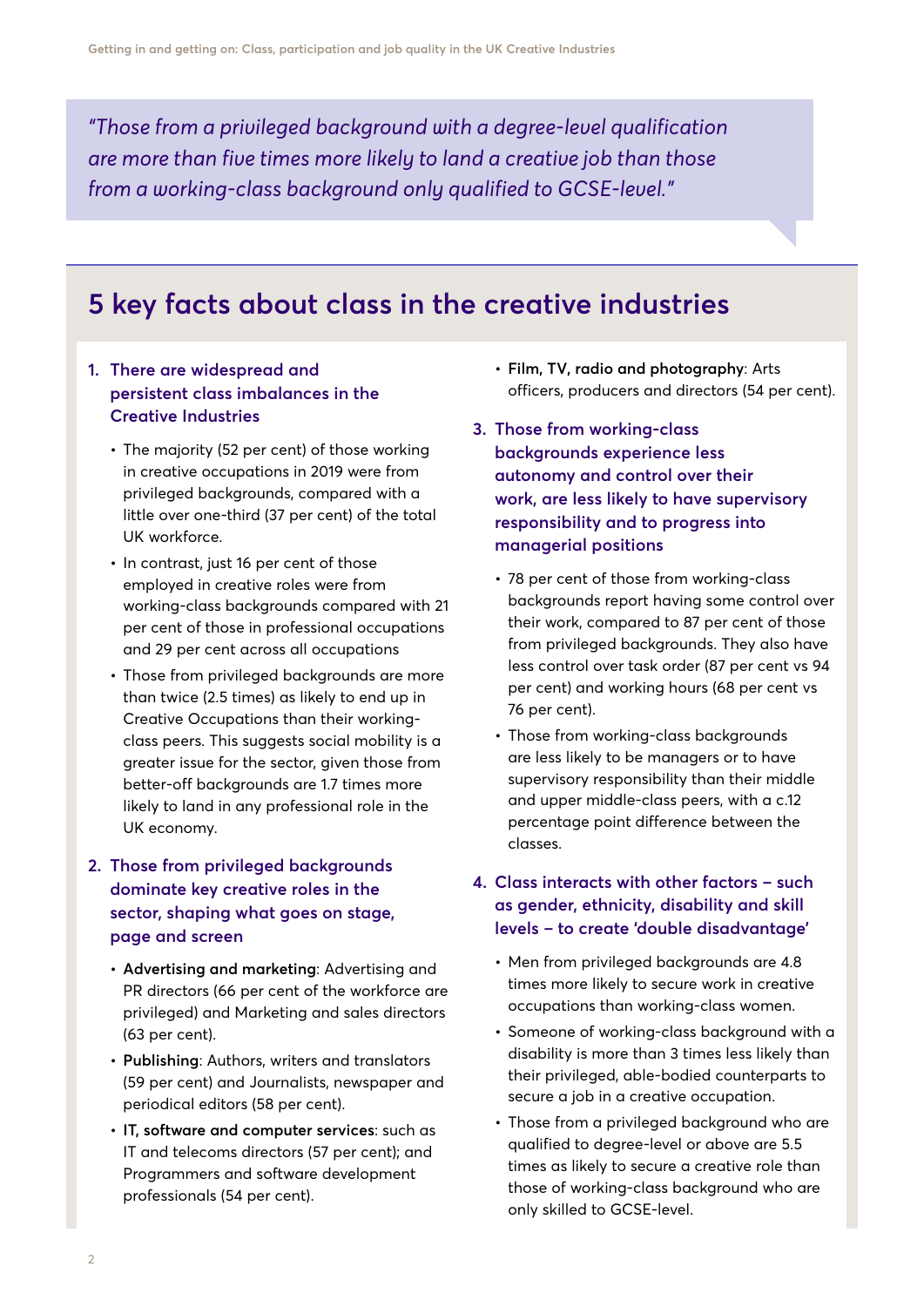- **5. Despite growing awareness of the issue and action by business, Government and industry stakeholders to promote greater inclusion, the likelihood of someone from a working-class background finding work in a creative occupation has remained largely unchanged.** 
	- **•** In 2014, 17.6 per cent of those working in creative roles were of working-class origin compared to 16.2 per cent today.
	- **•** This raises the important question of how we can evolve and enhance the current approach so as to: shift the dial on diversity

in a significant and sustained way; build a genuinely open and inclusive creative economy that creates opportunities for all, maximises talent; and enables all workers to thrive, irrespective of their socio-economic background.

**•** The PEC's Policy Review Series on Class in the Creative Industries, which will continue for the next 2-3 years, aims to directly address this question and catalyse collaborative action – by industry, trade bodies, wider stakeholders and Government – to show leadership as an industry on the vital issue of social mobility in the UK.



#### **Class origins of workers in creative , professional and all occupations, 2019**

Source: Labour Force Survey, June – September 2019, ONS

- 1. All creative occupations, as outlined in Annex A of the main report. The vast majority of creative occupations are higher and lower professional and managerial (NS-SEC 1 and 2). If we look only at Professional and managerial creative occupations (NS-SEC 1 and 2) the percentage that are of working-class origin changes minimally, from 16.2 per cent to 16.0 per cent.
- 2. Includes higher and lower professional and managerial occupations (NS-SEC 1 and 2).